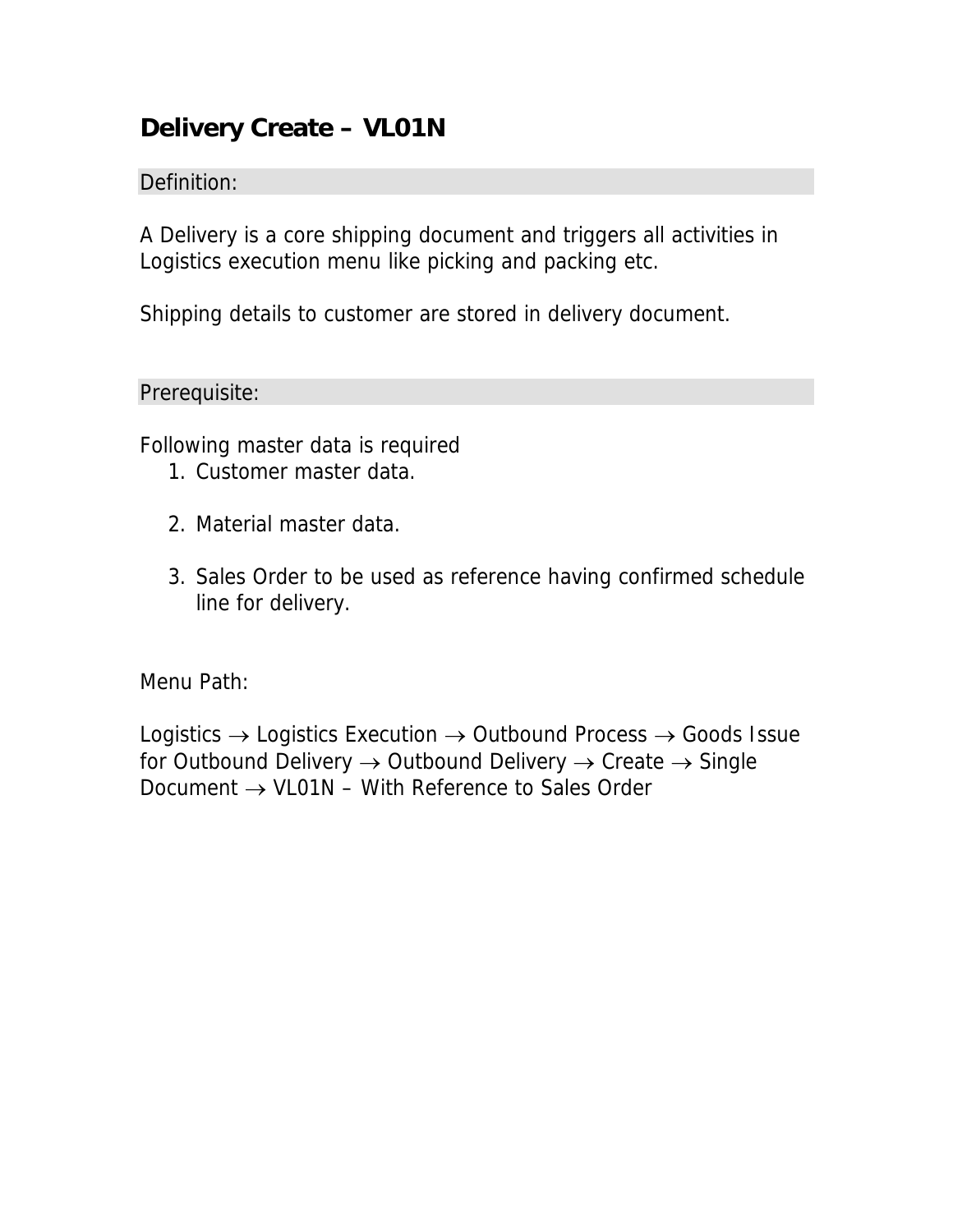| <b>SAP Easy Access</b>                                                         |
|--------------------------------------------------------------------------------|
| Ø<br>SS 14 4 4 5 6 1 2 1 2 1 2 2 3 4 1 2 2<br>ū<br>0 E                         |
| <b>SAP Easy Access</b>                                                         |
| K<br>盀                                                                         |
| <b>se</b> Favorites                                                            |
| SAP menu<br>A                                                                  |
| <b>se Office</b><br>D.                                                         |
| Cross-Application Components<br>D                                              |
| Collaboration Projects<br>D                                                    |
| <b>WE Logistics</b><br>▽                                                       |
| <b>Materials Management</b><br>D.                                              |
| Sales and Distribution<br>D                                                    |
| Logistics Execution<br>▽                                                       |
| D<br>Direct Store Delivery Backend                                             |
| <b>Sell</b> Inbound Process<br>D.                                              |
| A<br><b>Solutional Process</b>                                                 |
| $\heartsuit$ $\overset{\text{\tiny def}}{=}$ Goods Issue for Outbound Delivery |
| ▽ ▒ Outbound Delivery                                                          |
| <b>SEA</b> Create<br>▽                                                         |
| Single Document<br>Δ                                                           |
| VL01N - With Reference to Sales Order                                          |

Double click 'Create'

Enter Shipping Point, Selection date, Order No and click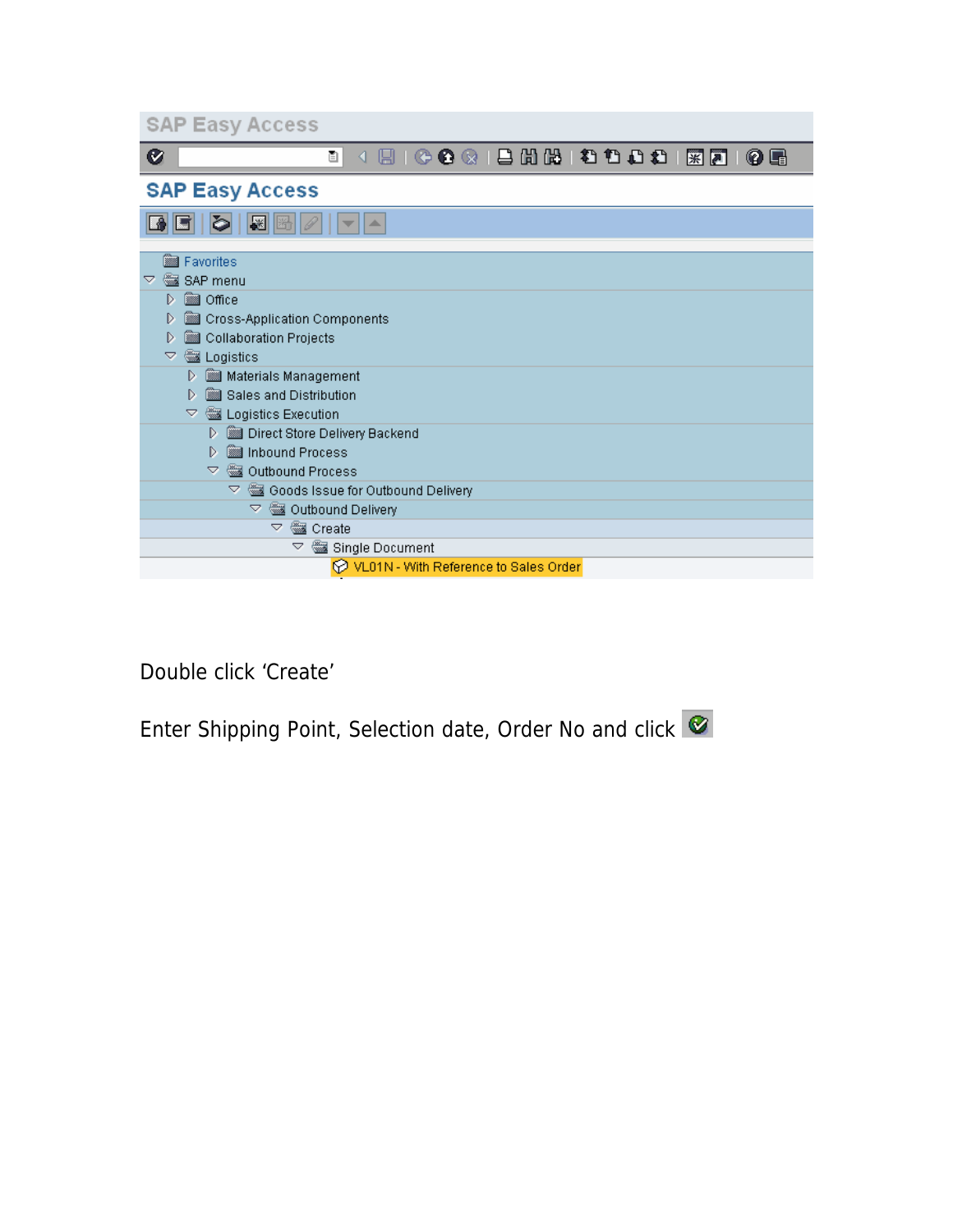|                         | <b>Create Outbound Delivery with Order Reference</b>                                                                                                                                 |
|-------------------------|--------------------------------------------------------------------------------------------------------------------------------------------------------------------------------------|
| Ø                       | $[ \Box \quad \bullet \quad \bullet \quad \bullet \quad \Box \quad \Box \quad \Box \quad \Box \quad \Diamond \quad \bullet \quad \Box \quad \Box \quad \Box$<br>Ō.<br>06<br>※ 2<br>◁ |
|                         | <b>Create Outbound Delivery with Order Reference</b>                                                                                                                                 |
|                         | With Order Reference     W/o Order Reference<br>$ \mathbb{Z} $<br>330<br>Post goods issue                                                                                            |
|                         |                                                                                                                                                                                      |
| Shipping point          | 3200                                                                                                                                                                                 |
| Sales order data        |                                                                                                                                                                                      |
| Selection date          | 28.12.2006                                                                                                                                                                           |
| Order                   | 10643                                                                                                                                                                                |
| From item               |                                                                                                                                                                                      |
| To item                 |                                                                                                                                                                                      |
|                         |                                                                                                                                                                                      |
| Predefine delivery type |                                                                                                                                                                                      |
| Delivery Type           |                                                                                                                                                                                      |
|                         |                                                                                                                                                                                      |
|                         |                                                                                                                                                                                      |
|                         |                                                                                                                                                                                      |



Following delivery creation screen is displayed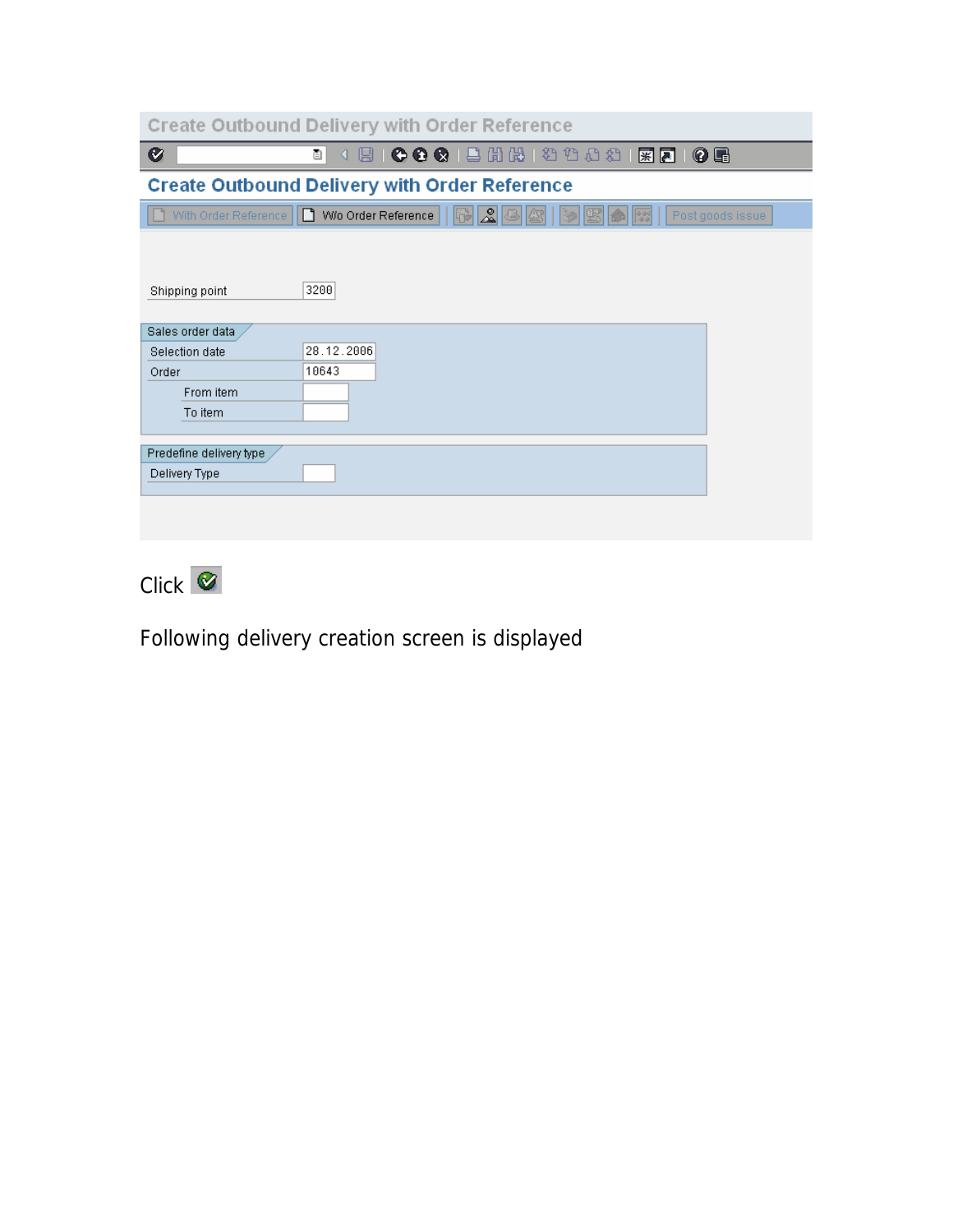|                                                                                                                                                                                                                                                                                                                                                                                                                                                   | Delivery Create: Overview                                                                                                                                                                                 |                             |                              |                               |  |  |  |  |  |  |  |
|---------------------------------------------------------------------------------------------------------------------------------------------------------------------------------------------------------------------------------------------------------------------------------------------------------------------------------------------------------------------------------------------------------------------------------------------------|-----------------------------------------------------------------------------------------------------------------------------------------------------------------------------------------------------------|-----------------------------|------------------------------|-------------------------------|--|--|--|--|--|--|--|
| $\begin{array}{l} \textbf{B} \parallel \textbf{C} \textbf{C} \textbf{C} \textbf{C} \textbf{C} \textbf{C} \textbf{C} \textbf{C} \textbf{C} \textbf{C} \textbf{C} \textbf{C} \textbf{C} \textbf{C} \textbf{C} \textbf{C} \textbf{C} \textbf{C} \textbf{C} \textbf{C} \textbf{C} \textbf{C} \textbf{C} \textbf{C} \textbf{C} \textbf{C} \textbf{C} \textbf{C} \textbf{C} \textbf{C} \textbf{C} \textbf{C} \textbf{C} \textbf{C} \$<br>$\bullet$<br>画 |                                                                                                                                                                                                           |                             |                              |                               |  |  |  |  |  |  |  |
|                                                                                                                                                                                                                                                                                                                                                                                                                                                   | <b>Delivery Create: Overview</b>                                                                                                                                                                          |                             |                              |                               |  |  |  |  |  |  |  |
| 昭同<br>*                                                                                                                                                                                                                                                                                                                                                                                                                                           | B<br>위<br>Φ₹                                                                                                                                                                                              | $\blacktriangleright$<br>图鱼 | Post goods issue             |                               |  |  |  |  |  |  |  |
|                                                                                                                                                                                                                                                                                                                                                                                                                                                   | 23.12.2006<br>Document Date<br>Outbound deliv.<br>囙<br>300713<br>Brighton Inc / 225 SYCAMORE ROAD / VESTAL NY 13850<br>Ship-to party                                                                      |                             |                              |                               |  |  |  |  |  |  |  |
|                                                                                                                                                                                                                                                                                                                                                                                                                                                   | Item Overview<br>Loading<br>Transport<br>Status Overview<br>Goods Movement Data<br>Picking<br>28.12.2006<br>80:0.<br>KG<br>20.50<br>Planned Gl<br><b>Total Weight</b><br>No.of packages<br>Actual GI date |                             |                              |                               |  |  |  |  |  |  |  |
| All items                                                                                                                                                                                                                                                                                                                                                                                                                                         |                                                                                                                                                                                                           |                             |                              |                               |  |  |  |  |  |  |  |
| Item                                                                                                                                                                                                                                                                                                                                                                                                                                              | Material                                                                                                                                                                                                  | Delivery quantity           | <b>SU</b> Description        | B. ItCa PV Batch<br>Val. type |  |  |  |  |  |  |  |
| 10                                                                                                                                                                                                                                                                                                                                                                                                                                                | $M - 10$                                                                                                                                                                                                  | 1                           | PC.<br>Flatscreen MS 1775P   | TAN AA                        |  |  |  |  |  |  |  |
|                                                                                                                                                                                                                                                                                                                                                                                                                                                   |                                                                                                                                                                                                           |                             |                              |                               |  |  |  |  |  |  |  |
|                                                                                                                                                                                                                                                                                                                                                                                                                                                   |                                                                                                                                                                                                           |                             |                              |                               |  |  |  |  |  |  |  |
|                                                                                                                                                                                                                                                                                                                                                                                                                                                   |                                                                                                                                                                                                           |                             |                              |                               |  |  |  |  |  |  |  |
|                                                                                                                                                                                                                                                                                                                                                                                                                                                   |                                                                                                                                                                                                           |                             |                              |                               |  |  |  |  |  |  |  |
|                                                                                                                                                                                                                                                                                                                                                                                                                                                   |                                                                                                                                                                                                           |                             |                              |                               |  |  |  |  |  |  |  |
|                                                                                                                                                                                                                                                                                                                                                                                                                                                   |                                                                                                                                                                                                           |                             |                              |                               |  |  |  |  |  |  |  |
|                                                                                                                                                                                                                                                                                                                                                                                                                                                   |                                                                                                                                                                                                           |                             |                              |                               |  |  |  |  |  |  |  |
|                                                                                                                                                                                                                                                                                                                                                                                                                                                   |                                                                                                                                                                                                           |                             |                              |                               |  |  |  |  |  |  |  |
|                                                                                                                                                                                                                                                                                                                                                                                                                                                   |                                                                                                                                                                                                           |                             |                              |                               |  |  |  |  |  |  |  |
|                                                                                                                                                                                                                                                                                                                                                                                                                                                   |                                                                                                                                                                                                           |                             |                              |                               |  |  |  |  |  |  |  |
|                                                                                                                                                                                                                                                                                                                                                                                                                                                   |                                                                                                                                                                                                           | $\P$ $\P$                   |                              |                               |  |  |  |  |  |  |  |
| QEE                                                                                                                                                                                                                                                                                                                                                                                                                                               | 터틴<br>B.<br>Q                                                                                                                                                                                             | ጌ<br><b>Batch split</b>     | 圂<br>Main items<br>All items |                               |  |  |  |  |  |  |  |

Data from Sales order header and item is copied on to delivery here. Main partner for Delivery is 'Ship-to Party' and delivery is created for individual Shipping points.

In main menu follow Menu path: Goto  $\rightarrow$  Header  $\rightarrow$  Processing Check Header data on all the tabs.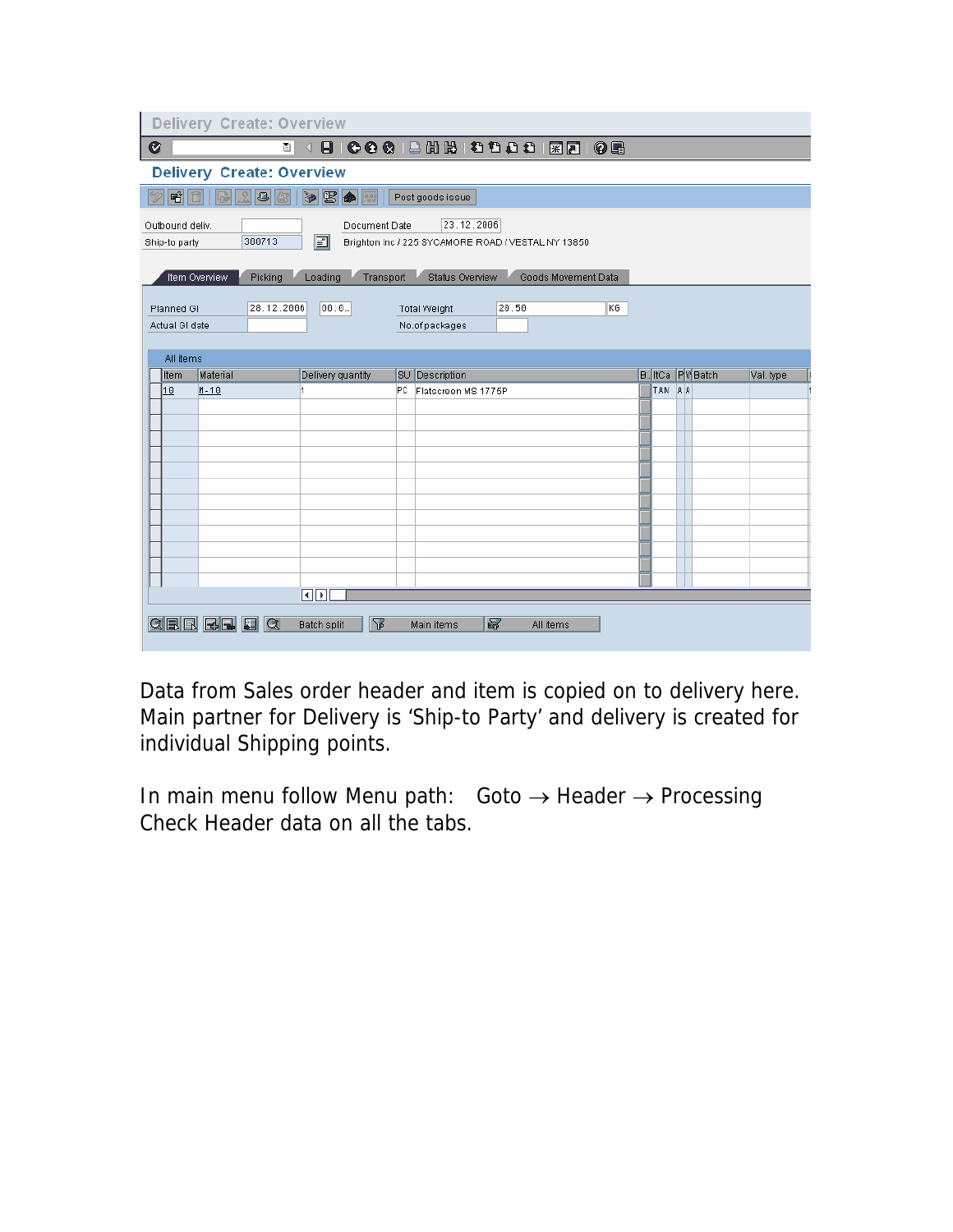| <b>Delivery Create: Header Details</b>                                                                                                                        |                                                                                                                                                            |                                                                                                                                                                                     |                                                      |                |
|---------------------------------------------------------------------------------------------------------------------------------------------------------------|------------------------------------------------------------------------------------------------------------------------------------------------------------|-------------------------------------------------------------------------------------------------------------------------------------------------------------------------------------|------------------------------------------------------|----------------|
| Ø                                                                                                                                                             | ū                                                                                                                                                          | $\blacksquare$ $\blacksquare$ $\blacksquare$ $\blacksquare$ $\blacksquare$ $\blacksquare$ $\blacksquare$ $\blacksquare$ $\blacksquare$ $\blacksquare$ $\blacksquare$ $\blacksquare$ | 06                                                   |                |
| <b>Delivery Create: Header Details</b>                                                                                                                        |                                                                                                                                                            |                                                                                                                                                                                     |                                                      |                |
| 噌<br>୷                                                                                                                                                        | 图鱼<br>Þ                                                                                                                                                    | Post goods issue                                                                                                                                                                    |                                                      |                |
| 300713<br>Ship-to party                                                                                                                                       |                                                                                                                                                            | Brighton Inc / 225 SYCAMORE ROAD / VESTAL NY 13850                                                                                                                                  |                                                      |                |
| Picking<br>Processing                                                                                                                                         | Global Trade<br>Loading                                                                                                                                    | Shipment                                                                                                                                                                            | Foreign Trade/Customs<br><b>Financial Processing</b> | Administration |
| Dates<br>26.12.2006<br>Picking<br>27.12.2006<br>Trans. Planning<br>27.12.2006<br>Loading<br>28.12.2006<br>Planned GI<br>28.12.2006<br>Delivery Date           | 00:0<br>00:00<br>00:00<br>00:0<br>Ð<br> 00:00                                                                                                              | 28.12.2006<br><b>Billing date</b><br><b>Billing date</b><br>Scheduling                                                                                                              |                                                      |                |
| Overall Status<br>Document Status<br>✔<br>A<br>Picking<br>Å<br><b>WM Activities</b><br>Confirmation<br>Pack<br>A<br>Goods Issue<br>$\mathbf{A}$<br>Bill.Docs. | Checked<br>Not yet picked<br>WM Trnsf order regd<br>Not sub, to confirm.<br>Packing not required<br>IntcoBill<br>Not yet started<br>Not invoiced<br>Credit | TransPlnng<br>Not rel.transp.plan.<br>Dec. Whse<br>Not Relevant<br>□ Change Management<br>POD status<br>Not Relevant<br>Not Relevant<br>Not performed                               |                                                      |                |

Check Dates for processing and document status, which gets updated on various stages of processing on delivery.

Click on Administration tab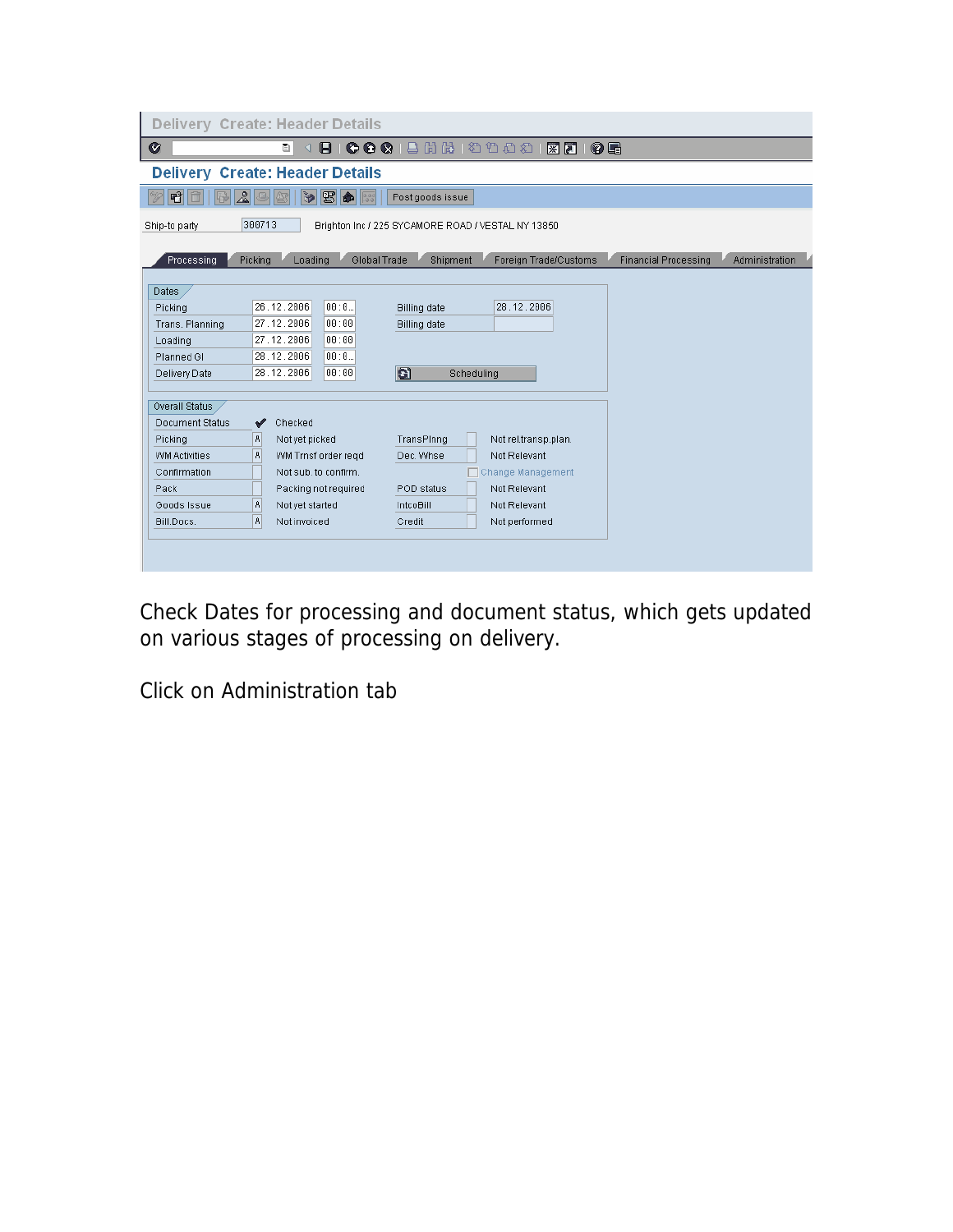| <b>Delivery Create: Header Details</b>                                        |                                                                        |
|-------------------------------------------------------------------------------|------------------------------------------------------------------------|
| Ø<br>8 0 0 0 0 1 2 2 2 2 2 2 2 2 2 3 4<br>ūI                                  |                                                                        |
| <b>Delivery Create: Header Details</b>                                        |                                                                        |
| 图鱼<br>୷<br>Ð<br><b>昭</b><br>Post goods issue                                  |                                                                        |
| 300713<br>Ship-to party<br>Brighton Inc / 225 SYCAMORE ROAD / VESTAL NY 13850 |                                                                        |
| Processing<br>Picking<br>Loading<br>Global Trade<br>Shipment                  | Foreign Trade/Customs<br><b>Financial Processing</b><br>Administration |
|                                                                               |                                                                        |
| Organization                                                                  |                                                                        |
| Ext. Delivery                                                                 |                                                                        |
| 3200<br><b>Shipping Point</b><br>Shipping Point Atlanta                       |                                                                        |
| 3020<br>USA Denver<br>Sales Org.                                              |                                                                        |
| Sales Office                                                                  |                                                                        |
| Document editing                                                              |                                                                        |
| 100049503<br>Created by<br>Created on                                         | 23.12.2006 16:52:17                                                    |
| Changed by<br>Changed on                                                      |                                                                        |
|                                                                               |                                                                        |
| Control data                                                                  |                                                                        |
| $\overline{2}$<br>Delivery Prior.<br>Normal                                   | $\Box$ Complete div.                                                   |
| ū<br>Delivery block                                                           | $\nabla$ Order combinat.                                               |
| LF<br>Delivery<br>Delivery Type                                               |                                                                        |
| $\vert$<br>Document cat.<br>Delivery                                          |                                                                        |
|                                                                               |                                                                        |

Check the Shipping point, Storage location and other details.

## Click on tab 'Partners'

|                                                                                                                                                                                  | <b>Delivery Create: Header Details</b>                                        |                |                        |                   |              |               |                  |  |  |  |
|----------------------------------------------------------------------------------------------------------------------------------------------------------------------------------|-------------------------------------------------------------------------------|----------------|------------------------|-------------------|--------------|---------------|------------------|--|--|--|
|                                                                                                                                                                                  | Ø<br>日 800 日尚尚 2005   800<br>ū<br>0 E                                         |                |                        |                   |              |               |                  |  |  |  |
|                                                                                                                                                                                  | <b>Delivery Create: Header Details</b>                                        |                |                        |                   |              |               |                  |  |  |  |
|                                                                                                                                                                                  | E Z E Z <br>噌                                                                 | $\mathbb{B}^+$ | 图命<br>Post goods issue |                   |              |               |                  |  |  |  |
|                                                                                                                                                                                  | 300713<br>Ship-to party<br>Brighton Inc / 225 SYCAMORE ROAD / VESTAL NY 13850 |                |                        |                   |              |               |                  |  |  |  |
| Global Trade<br>Shipment<br>Foreign Trade/Customs<br><b>Financial Processing</b><br>Partner<br>Picking<br>Loading<br>Administration<br>ū<br>PARALL All partners<br>Display Range |                                                                               |                |                        |                   |              |               |                  |  |  |  |
|                                                                                                                                                                                  | Partn.Funct.                                                                  | Partner        | Name                   | <b>Street</b>     | Postal c Cty |               | Partner Definitn |  |  |  |
|                                                                                                                                                                                  | AG Sold-to party                                                              | ■ 300713       | d ghton Inc            | 225 SYCAMORE ROAD | 13850        | <b>NESTAL</b> |                  |  |  |  |
|                                                                                                                                                                                  | WE Ship-to party                                                              | 图 300713       | <b>Brighton Inc.</b>   | 225 SYCAMORE ROAD | 13850        | VESTAL        |                  |  |  |  |
|                                                                                                                                                                                  | ū                                                                             |                |                        |                   |              |               |                  |  |  |  |
|                                                                                                                                                                                  | ū                                                                             |                |                        |                   |              |               |                  |  |  |  |
|                                                                                                                                                                                  |                                                                               |                |                        |                   |              |               |                  |  |  |  |

Check the Partners and details are correct. Additional partners like Freight Forwarder can be added manually if required.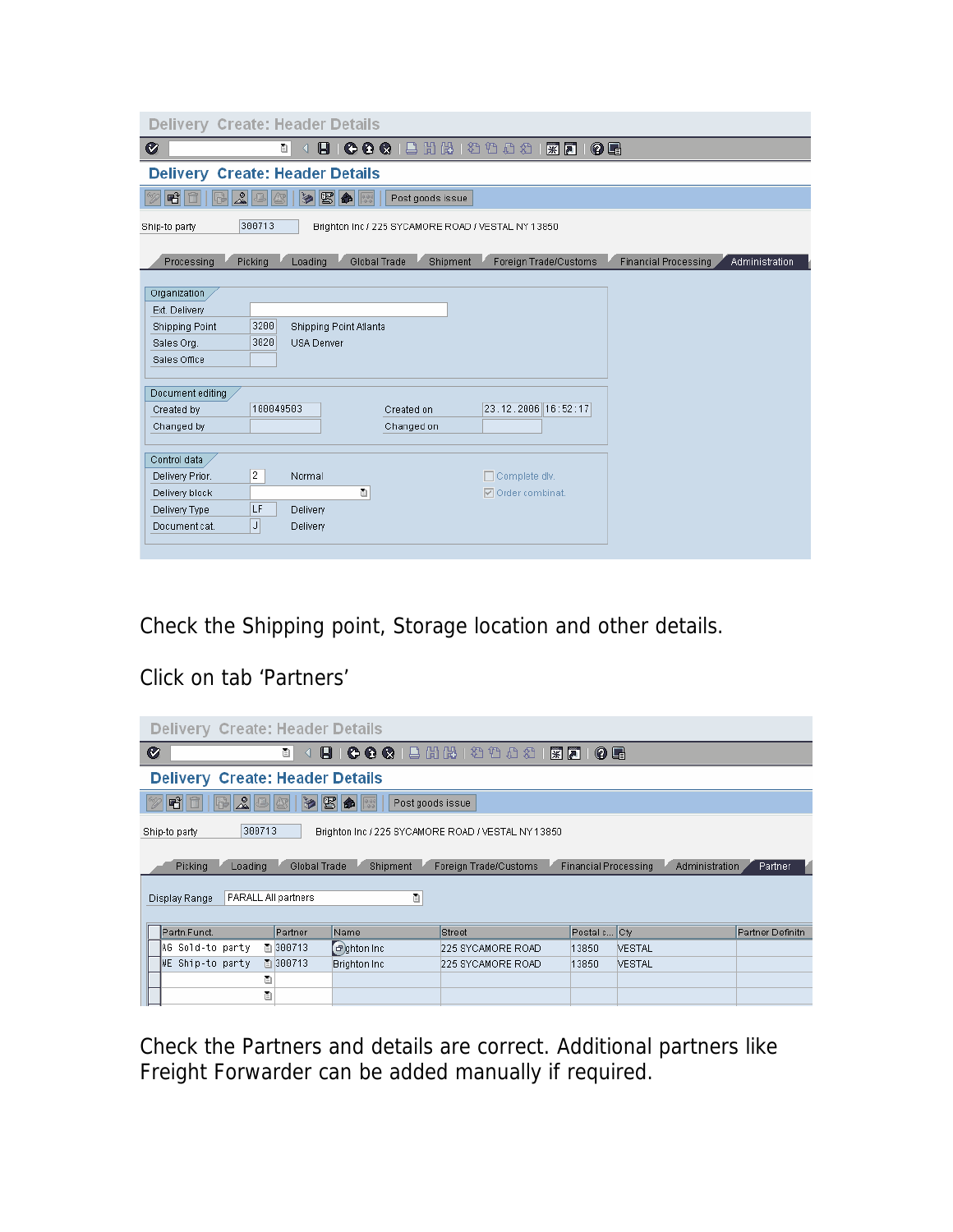Similarly other relevant tabs of Header data to be checked and changed if required.

In main menu follow Menu path: Goto  $\rightarrow$  Overview or icon

Next to check on Item data select item and follow Menu path:  $Goto \rightarrow Item \rightarrow Texts$ 

| <b>Delivery Create: Item Details</b>                                       |                                                                                    |
|----------------------------------------------------------------------------|------------------------------------------------------------------------------------|
| Ø<br>Ū                                                                     | 8 0 0 0 1 2 3 3 4 5 6 7 8 7 8 8 9 8 1                                              |
| <b>Delivery Create: Item Details</b>                                       |                                                                                    |
| 26<br>噌                                                                    | P<br>图命<br>Post goods issue                                                        |
| 10<br>Item<br>$M - 10$<br>Material                                         | TAN<br>Item category<br>Standard Item<br>Flatscreen MS 1775P                       |
| <b>Batch Split</b><br>Material                                             | Loading and Shipment<br>Picking<br>Global Trade<br>Foreign Trade/Custo             |
| Txt ty.<br>La<br>Material sales text<br><b>Z</b> Item note<br>Packing note | 図图<br>岡<br>間<br>বা⊧<br>Þ<br>甸<br><b>EN English</b><br>비용<br>q<br>$\mathbf{H}$<br>ū |

Here Item texts for Delivery item processing can be maintained.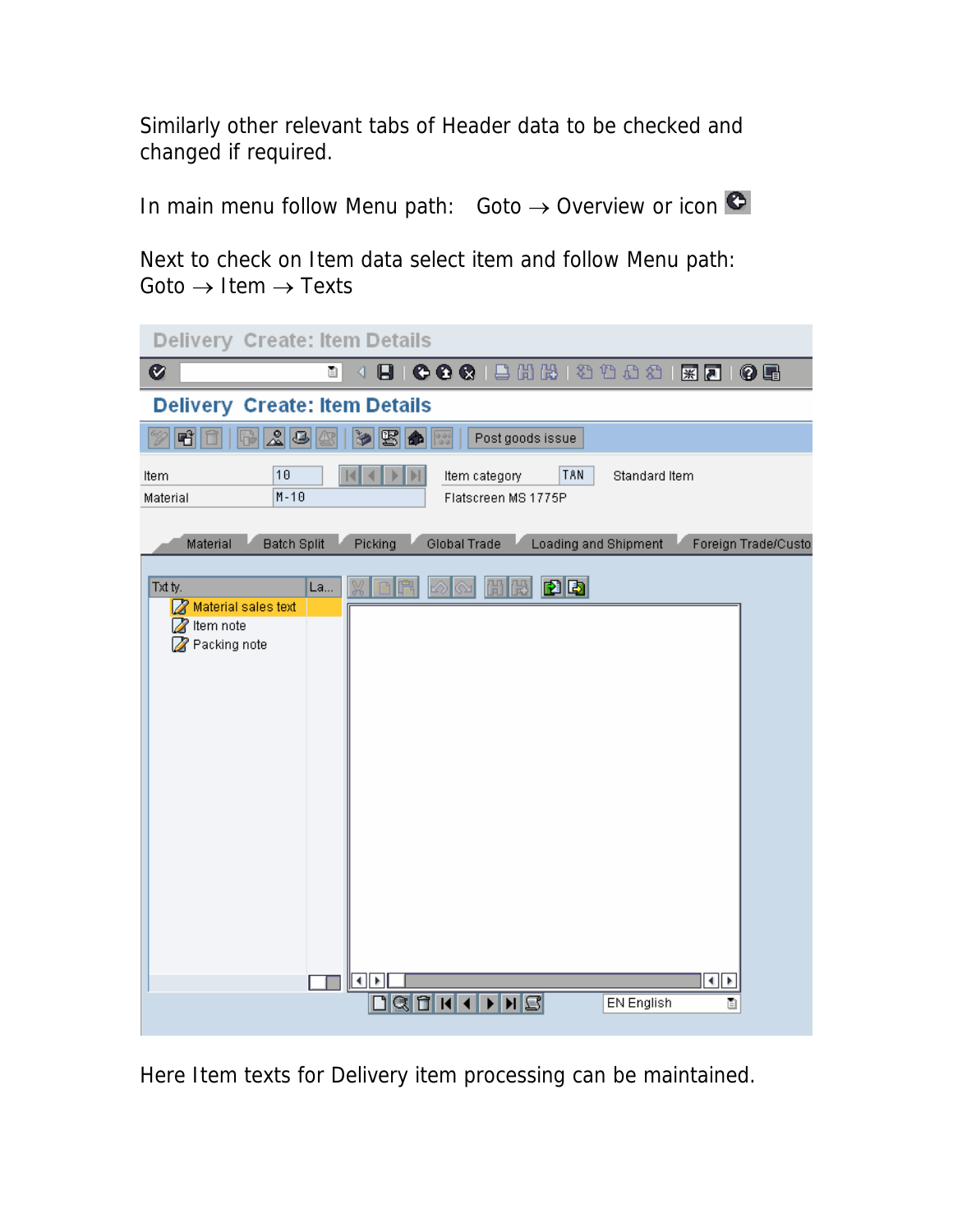Order quantity entered in overview screen is displayed here.

| <b>Delivery Create: Item Details</b>                                                                                                                                                                |                      |                 |      |     |  |                   |   |                       |  |  |                 |     |
|-----------------------------------------------------------------------------------------------------------------------------------------------------------------------------------------------------|----------------------|-----------------|------|-----|--|-------------------|---|-----------------------|--|--|-----------------|-----|
| $\bullet$<br>4 8 6 6 6 8 8 8 8 8 9 8 8 8 8 8 9 8<br>ū                                                                                                                                               |                      |                 |      |     |  |                   |   |                       |  |  |                 |     |
| <b>Delivery Create: Item Details</b>                                                                                                                                                                |                      |                 |      |     |  |                   |   |                       |  |  |                 |     |
| BZ<br>$ \triangleright \mathbf{E} $ a $\boxdot$<br>昭日<br>Post goods issue<br>國                                                                                                                      |                      |                 |      |     |  |                   |   |                       |  |  |                 |     |
| 10<br><b>TAN</b><br>Item category<br>Standard Item<br>Item<br>$M - 10$<br>Material<br>Flatscreen MS 1775P                                                                                           |                      |                 |      |     |  |                   |   |                       |  |  |                 |     |
| Foreign Trade/Customs<br><b>Financial Processing</b><br>Predecessor Data<br>Conditions<br>Administration<br>Documentary Batch<br>Texts<br>$1$ PC<br><b>USD</b><br>0.00<br>Qty<br>Net<br>0.00<br>Tax |                      |                 |      |     |  |                   |   |                       |  |  |                 |     |
| CnTy Name                                                                                                                                                                                           |                      | Amount          | Crcy | per |  | U Condition value |   | Curr. Num OUn CCon Un |  |  | Condition value | $1$ |
|                                                                                                                                                                                                     |                      |                 |      |     |  |                   |   |                       |  |  |                 |     |
|                                                                                                                                                                                                     |                      |                 |      |     |  |                   |   |                       |  |  |                 |     |
|                                                                                                                                                                                                     |                      |                 |      |     |  |                   |   |                       |  |  |                 |     |
|                                                                                                                                                                                                     |                      |                 |      |     |  |                   |   |                       |  |  |                 |     |
|                                                                                                                                                                                                     |                      |                 |      |     |  |                   |   |                       |  |  |                 |     |
|                                                                                                                                                                                                     |                      |                 |      |     |  |                   |   |                       |  |  |                 |     |
|                                                                                                                                                                                                     |                      |                 |      |     |  |                   |   |                       |  |  |                 |     |
|                                                                                                                                                                                                     |                      |                 |      |     |  |                   |   |                       |  |  |                 |     |
|                                                                                                                                                                                                     |                      |                 |      |     |  |                   |   |                       |  |  |                 |     |
|                                                                                                                                                                                                     |                      |                 |      |     |  |                   |   |                       |  |  |                 |     |
|                                                                                                                                                                                                     |                      |                 |      |     |  |                   |   |                       |  |  |                 |     |
|                                                                                                                                                                                                     |                      |                 |      |     |  |                   |   |                       |  |  |                 |     |
|                                                                                                                                                                                                     | $\overline{ \cdot }$ |                 |      |     |  |                   |   |                       |  |  |                 |     |
| ◎困国⊗                                                                                                                                                                                                | Condition rec.       | liн<br>Analysis |      |     |  |                   | 蔷 | Update                |  |  |                 |     |

Click on tab 'Conditions'

If Delivery Pricing is required conditions can be added here manually or conditions determined based on condition records maintained.

Check if schedule lines have been created and quantity confirmed on dates required.

Similarly data can be checked and maintained on other tabs like Text and Partners as required.

Next In main menu follow Menu path: Goto  $\rightarrow$  Overview or icon